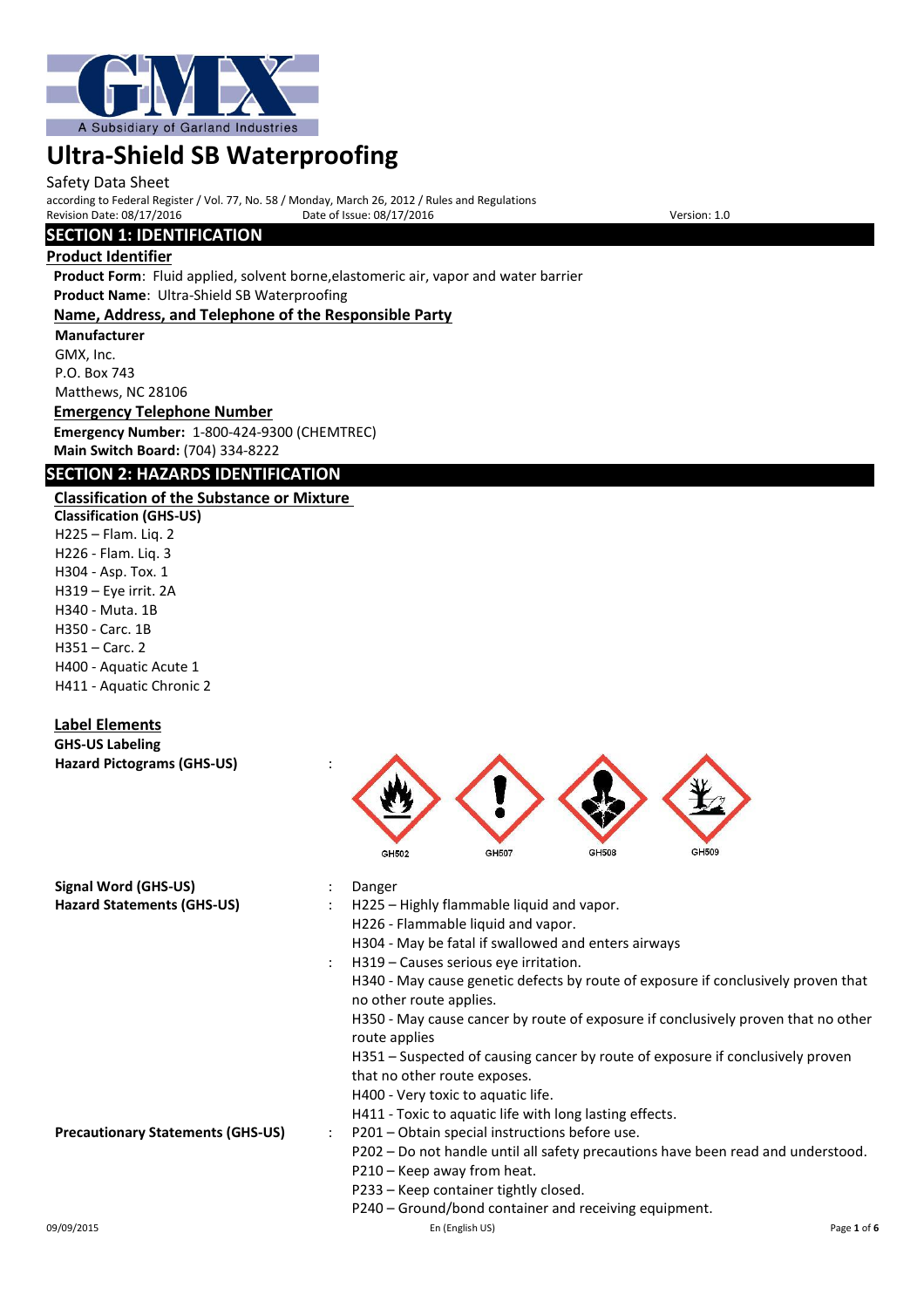Safety Data Sheet

According to Federal Register/Vol. 77, No. 58/Monday, March 26, 2012/Rules and Regulations Date of issue: 08/17/2016

- 
- - P241 Use explosion-proof electrical/ventilating/equipment.
	- P242 Use only non-sparking tools.
	- P243 Take precautionary measures against static discharge.
	- P264 Wash face, hands, and any exposed skin thoroughly after handling.
	- P273 Avoid release to the environment.
	- P280 Wear protective gloves/protective clothing/eye protection/face protection.
	- P281 Use personal protective equipment as required.
	- P303 + P361 + P353 IF ON SKIN (or hair): Remove/Take off immediately all contaminated clothing. Rinse skin with water/shower.
	- P305 + P351 + P338 IF IN EYES: Rinse cautiously with water for several minutes. Remove contact lenses, if present and easy to do. Continue rinsing.
		-
	- P308+P313 If exposed or concerned: Get medical advice/attention.
	- P337+P313 if eye irritation persists: Get medical attention/advice.
	- P370 + P378 In case of fire: Use extinguishing media for extinction.
	- P391 Collect spillage.

P403 + P235 - Store in a well-ventilated place. Keep cool.

- P405 Store locked up.
- P501 Dispose of contents/container according to local, regional, national, and international regulations.

#### **Other Hazards**

**Other Hazards Not Contributing to the Classification:** Not available.

#### **Unknown Acute Toxicity (GHS-US)**

No data available

## **SECTION 3: COMPOSITION/INFORMATION ON INGREDIENTS**

### **Substance**

Not available

#### **Mixture**

| <b>Name</b>                                | <b>Product identifier</b> | % $(w/w)$ | <b>Classification (GHS-US)</b> |
|--------------------------------------------|---------------------------|-----------|--------------------------------|
| Petroleum Asphalt                          | CAS No (8052-42-4)        | 60-100    | H225 - Flam. Lig. 2            |
|                                            |                           |           | H319 - Eye Irrit. 2A           |
|                                            |                           |           | $H351 - Carc. 2$               |
| Solvent Naphtha, petroleum, light aromatic | CAS No (64742-95-6)       | 30-60     | H226 - Flam. Lig. 3            |
|                                            |                           |           | H340 - Muta, 1B                |
|                                            |                           |           | H350 - Carc. 1B                |
|                                            |                           |           | H304 - Asp. Tox. 1             |
|                                            |                           |           | H400 - Aquatic Acute 1         |
|                                            |                           |           | H411 - Aquatic Chronic 2       |
| Poly(butadiene-co-styrene)                 | CAS No (9003-55-8)        | $5-10$    | Not a hazardous substance      |
|                                            |                           |           |                                |

## **SECTION 4: FIRST AID MEASURES**

## **Description of First Aid Measures**

**First-aid Measures General**: Never give anything by mouth to an unconscious person. If you feel unwell, seek medical advice (show the label where possible). IF exposed or concerned: Get medical advice/attention.

**First-aid Measures After Inhalation**: Move to fresh air. Oxygen or artificial respiration if needed. If symptoms persist, call a physician.

**First-aid Measures After Skin Contact**: Wash off immediately with soap and plenty of water removing all contaminated clothes and shoes. Remove and wash contaminated clothing before re-use. If skin irritation persists, call a physician.

**First-aid Measures After Eye Contact**: Rinse thoroughly with plenty of water for at least 15 minutes and consult a physician. **First-aid Measures After Ingestion**: Call a physician or Poison Control Center immediately. Never give anything by mouth to an

unconscious person. Do not induce vomiting without medical advice.

## **SECTION 5: FIRE-FIGHTING MEASURES**

## **Extinguishing Media**

**Suitable Extinguishing Media:** Carbon dioxide (CO2). Foam. Dry powder. Dry chemical.

**Unsuitable Extinguishing Media:** Do not use a solid water stream as it may scatter and spread fire.

## **Special Hazards Arising From the Substance or Mixture**

No information available

#### **Advice for Firefighters**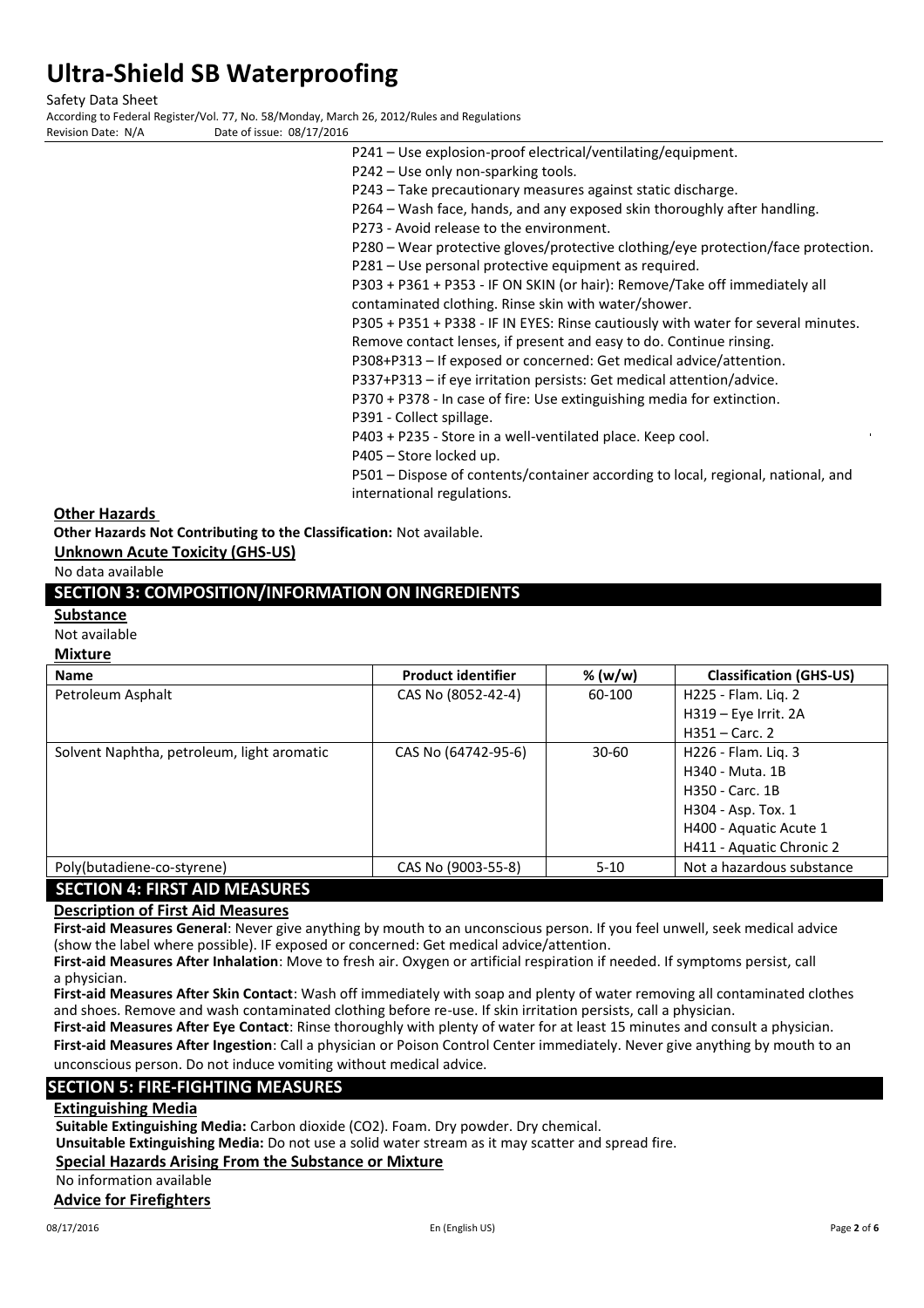#### Safety Data Sheet

According to Federal Register/Vol. 77, No. 58/Monday, March 26, 2012/Rules and Regulations<br>Revision Date: N/A<br>Date of issue: 08/17/2016

Date of issue: 08/17/2016

**Firefighting Instructions:** Exercise caution when fighting any chemical fire.

**Protection During Firefighting:** As in any fire, wear self-contained breathing apparatus pressure-demand, MSHA/NIOSH (approved or equivalent) and full protective gear.

#### **Reference to Other Sections**

Refer to section 9 for flammability properties.

#### **SECTION 6: ACCIDENTAL RELEASE MEASURES**

#### **Personal Precautions, Protective Equipment and Emergency Procedures**

**General Measures**: Evacuate personnel to safe areas.

#### **For Non-emergency Personnel**

**Protective Equipment:** Use appropriate personal protection equipment (PPE).

**Emergency Procedures:** Evacuate unnecessary personnel.

#### **For Emergency Responders**

**Protective Equipment:** Equip cleanup crew with proper protection.

**Emergency Procedures:** Ventilate area.

## **Environmental Precautions**

Prevent further leakage or spillage if safe to do so. Prevent product from entering drains.

#### **Methods and Material for Containment and Cleaning Up**

**For Containment and Clean Up:** Dike with inert absorbent material (e.g. dry sand or earth). Take precautionary measures against static discharges. Soak up with inert absorbent material. Pick up and transfer to properly labeled containers. Keep in suitable and closed containers for disposal. Dispose of as common waste.

#### **Reference to Other Sections**

See heading 8, Exposure Controls and Personal Protection.

#### **SECTION 7: HANDLING AND STORAGE**

#### **Precautions for Safe Handling**

Remove and wash contaminated clothing before re-use. Take necessary action to avoid static electricity discharge (which might cause ignition of organic vapors).

#### **Conditions for Safe Storage, Including Any Incompatibilities**

**Storage Conditions:** Keep tightly closed in a dry and cool place. Keep in properly labeled containers. Keep away from heat and sources of ignition. Keep out of the reach of children.

## **SECTION 8: EXPOSURE CONTROLS/PERSONAL PROTECTION**

#### **Control Parameters**

| <b>Chemical Name</b>    | <b>ACGIH TLV</b>          | <b>OSHA PEL</b>             | <b>Ontario TWAEV</b>       | Mexico                       |
|-------------------------|---------------------------|-----------------------------|----------------------------|------------------------------|
| Petroleum Asphalt       | TWA: $0.5 \text{ mg/m}^3$ |                             | TWA: $0.5 \text{ mg/m}^3$  | STEL: 10 mg/m <sup>3</sup>   |
|                         |                           |                             |                            | TWA: 5 mg/ $m3$              |
| <b>Stoddard Solvent</b> | TWA: 100 ppm              | TWA: 2900 mg/m <sup>3</sup> | TWA: 525 mg/m <sup>3</sup> | STEL: 200 ppm                |
|                         |                           | TWA: 500 ppm                |                            | STEL: 1050 mg/m <sup>3</sup> |
|                         |                           |                             |                            | TWA: 523 mg/m <sup>3</sup>   |
|                         |                           |                             |                            | TWA: 100 ppm                 |

| Chemical<br>' Name  | <b>NIOSH IDLH</b>     |
|---------------------|-----------------------|
| Solvent<br>Stoddaro | 20000<br>mg,<br>' ו ו |

#### **Exposure Controls**

**Appropriate Engineering Controls:** Do not allow ventilation equipment to draw material odors indoors. **Personal Protective Equipment:** Gloves. Protective clothing. Protective goggles.



**Hand Protection:** Protective gloves.

**Eye Protection:** Chemical goggles or safety glasses.

**Skin and Body Protection:** Wear suitable protective clothing.

**Respiratory Protection:** If exposure limits are exceeded or irritation is experienced, NIOSH approved respiratory protection should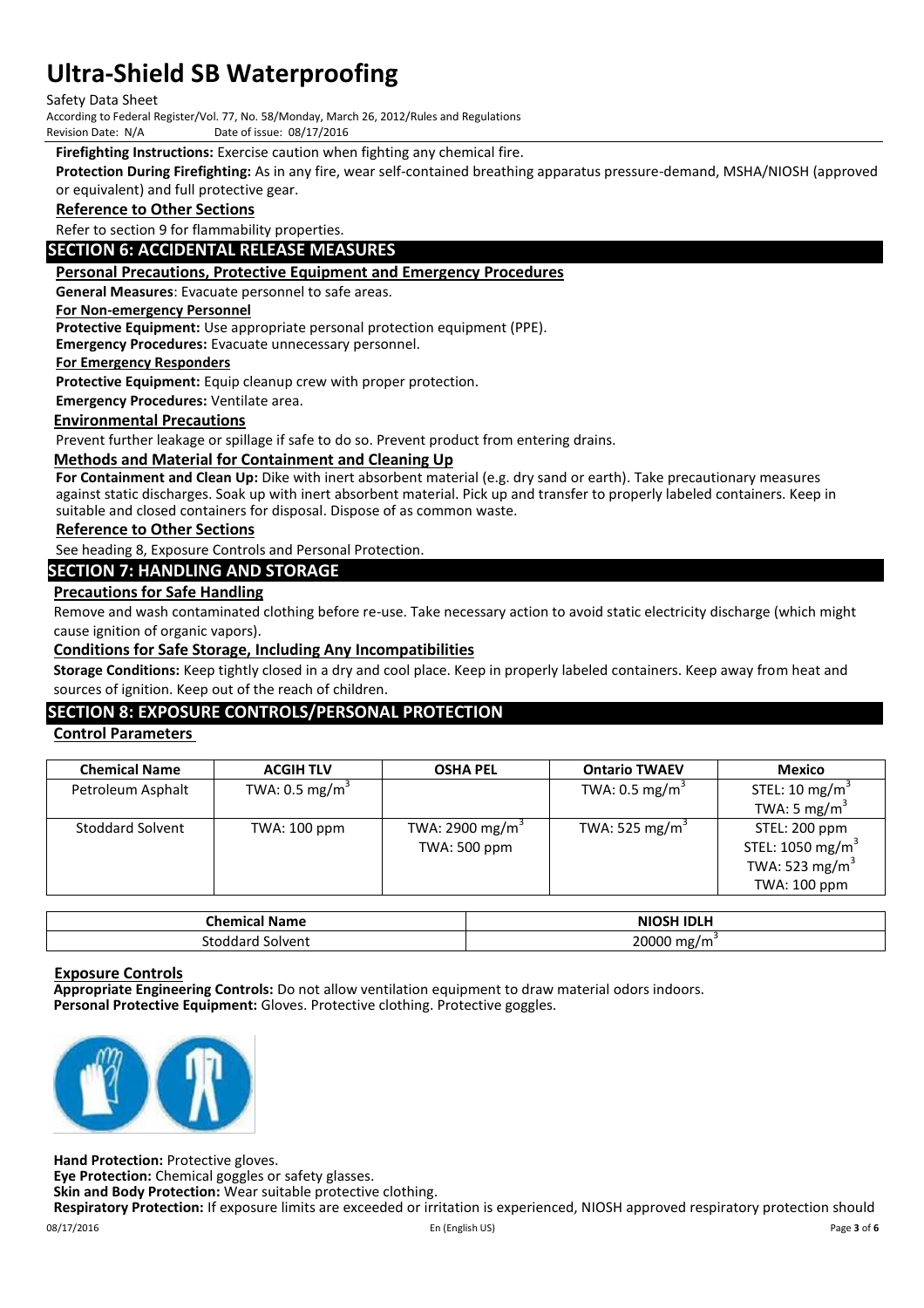Safety Data Sheet

According to Federal Register/Vol. 77, No. 58/Monday, March 26, 2012/Rules and Regulations Date of issue: 08/17/2016

be worn.

**Hygiene Measures:** Wash hands before breaks and at the end of workday. Remove and wash contaminated clothing before re-use. Handle in accordance with good industrial hygiene and safety practice.

 **Other Information:** When using, do not eat, drink, or smoke. **SECTION 9: PHYSICAL AND CHEMICAL PROPERTIES**

**Information on Basic Physical and Chemical Properties**

| <b>Physical State</b>                                    | $\ddot{\cdot}$       | Liquid                            |
|----------------------------------------------------------|----------------------|-----------------------------------|
| Appearance                                               |                      | <b>Petroleum Distillates</b>      |
| Odor                                                     |                      | Slight odor                       |
| <b>Odor Threshold</b>                                    |                      | Not available                     |
| рH                                                       |                      | Not available                     |
| <b>Relative Evaporation Rate (butyl acetate = 1)</b>     | $\ddot{\phantom{a}}$ | Not available                     |
| <b>Melting Point</b>                                     | $\ddot{\cdot}$       | Not available                     |
| <b>Freezing Point</b>                                    | $\ddot{\cdot}$       | $32^{\circ}$ F/0 $^{\circ}$ C     |
| <b>Boiling Point</b>                                     | $\ddot{\cdot}$       | 300-390°F / 149-199°C             |
| <b>Flash Point</b>                                       | $\ddot{\cdot}$       | $100^{\circ}$ F / 38 $^{\circ}$ C |
| <b>Auto-ignition Temperature</b>                         | $\ddot{\cdot}$       | 540°F / 282°C                     |
| <b>Decomposition Temperature</b>                         | $\ddot{\cdot}$       | Not available                     |
| Flammability (solid, gas)                                | $\ddot{\cdot}$       | Not available                     |
| <b>Lower Flammable Limit</b>                             | $\ddot{\phantom{a}}$ | Not available                     |
| <b>Upper Flammable Limit</b>                             |                      | Not available                     |
| <b>Vapor Pressure</b>                                    |                      | $6-10$ mmHg                       |
| Relative Vapor Density at 68°F (20°C)                    | $\ddot{\cdot}$       | 3.9-4.3 @ Air = 1                 |
| <b>Relative Density</b>                                  |                      | Not available                     |
| <b>Specific Gravity</b>                                  | $\ddot{\phantom{a}}$ | 0.91                              |
| <b>Solubility</b>                                        |                      | slightly soluble                  |
| Partition coefficient: n-octanol/water                   | $\ddot{\cdot}$       | Not available                     |
| <b>Explosion Data - Sensitivity to Mechanical Impact</b> | $\ddot{\phantom{a}}$ | Not available                     |
| <b>Explosion Data - Sensitivity to Static Discharge</b>  |                      | Not available                     |
| <b>VOC Content</b>                                       |                      | 370 g/L                           |

## **SECTION 10: STABILITY AND REACTIVITY**

**Reactivity:** Hazardous polymerization does not occur

**Chemical Stability:** Stable under normal conditions.

**Possibility of Hazardous Reactions:** Hazardous polymerization will not occur.

**Conditions to Avoid:** No information available.

**Incompatible Materials:** No materials to be especially mentioned.

**Hazardous Decomposition Products:** Carbon monoxide. Carbon dioxide. Hydrocarbons.

## **SECTION 11: TOXICOLOGICAL INFORMATION**

## **Information on Toxicological Effects – Ingredient(s)**

#### **LD50 and LC50 Data**

| Asphalt (8052-42-4) |              |
|---------------------|--------------|
| LD50 Oral Rat       | >5,000 mg/kg |
| LD50 Dermal Rabbit  | >2,000 mg/kg |

## **Carcinogenicity Data:**

| Asphalt (8052-42-4)                    |                                             |
|----------------------------------------|---------------------------------------------|
| <b>IARC Group</b>                      | 2Β                                          |
| National Toxicity Program (NTP) Status | Twelfth Report – Items under consideration. |

## **SECTION 12: ECOLOGICAL INFORMATION**

**Toxicity – Ingredients**

Contains no substances known to be hazardous to the environment or not degradable in waste water treatment plants.

#### **Persistence and Degradability**

No information available for this product.

**Bioaccumulative Potential – Product**

No information available for this product.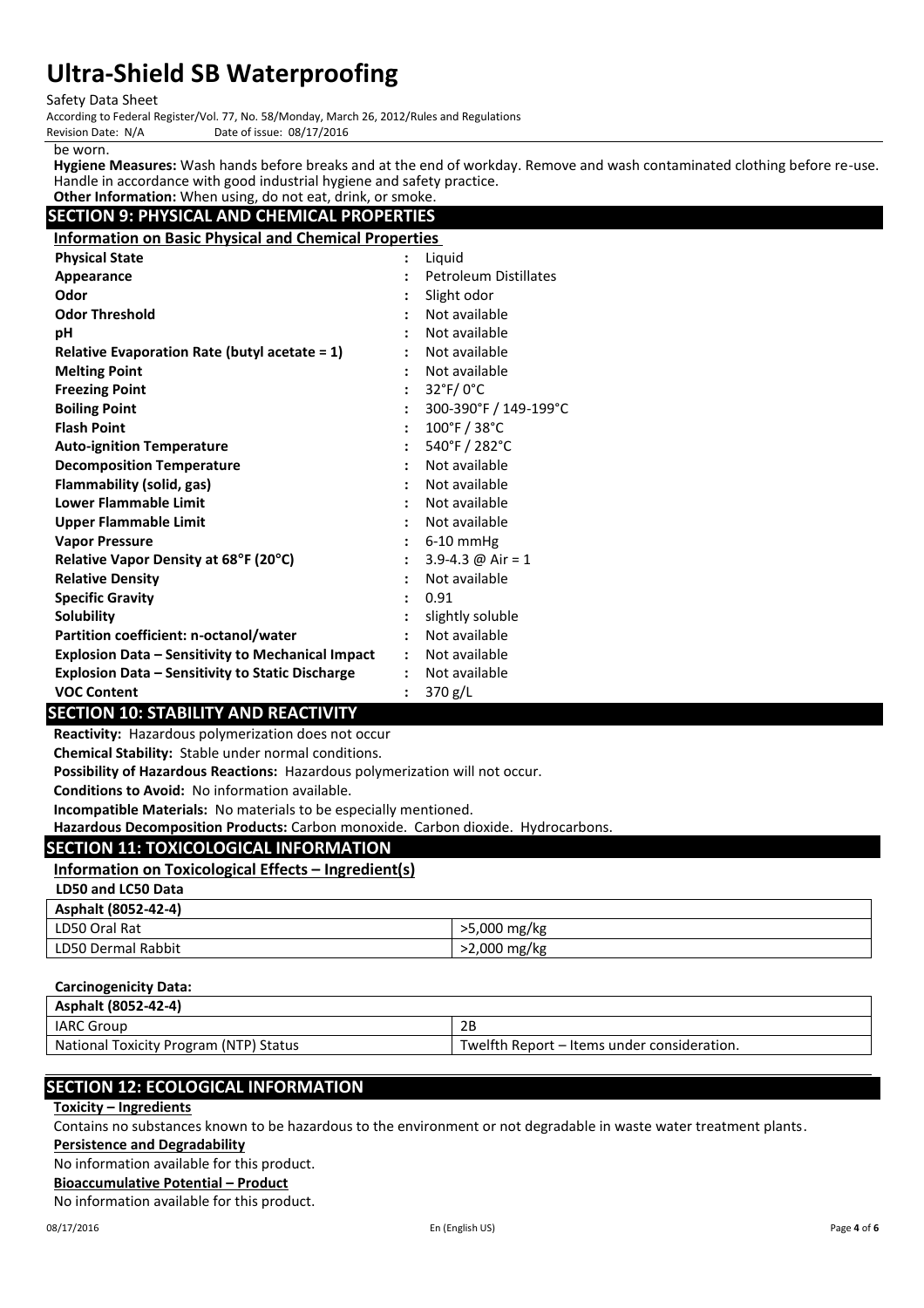Safety Data Sheet

According to Federal Register/Vol. 77, No. 58/Monday, March 26, 2012/Rules and Regulations Date of issue: 08/17/2016

#### **Bioaccumulative Potential – Ingredients**

No information available for this product.

#### **Mobility in Soil**

No information available for this product.

#### **Other Adverse Effects**

**Other Information:** Avoid release to the environment.

## **SECTION 13: DISPOSAL CONSIDERATIONS**

**Waste Disposal Recommendations:** Dispose of in accordance with local, state, and federal regulations. **Additional Information:** Empty containers should be taken for local recycling, recovery or waste disposal.

## **SECTION 14: TRANSPORT INFORMATION**

| In Accordance with DOT       |                                                                            |  |
|------------------------------|----------------------------------------------------------------------------|--|
| <b>Proper Shipping Name</b>  | Bulk - Combustible Liquids, N.O.S. (Asphalt cutback); UN<br>$\ddot{\cdot}$ |  |
|                              | 1999, PG 3, III                                                            |  |
| In Accordance with IMDG      |                                                                            |  |
| <b>Proper Shipping Name</b>  | Tars, liquid                                                               |  |
| <b>Hazard Class</b>          | 3                                                                          |  |
| <b>Identification Number</b> | 1999<br>٠                                                                  |  |
| <b>Packing Group</b>         | $\mathbf{III}$                                                             |  |
| <b>Marine Pollutant</b>      |                                                                            |  |
| In Accordance with IATA      |                                                                            |  |
| <b>Proper Shipping Name</b>  | Tars, liquid                                                               |  |
| <b>Hazard Class</b>          | 3<br>$\ddot{\phantom{a}}$                                                  |  |
| <b>Identification Number</b> | 1999                                                                       |  |
| <b>Packing Group</b>         | Ш                                                                          |  |
| <b>Marine Pollutant</b>      |                                                                            |  |
| In Accordance with TDG       |                                                                            |  |
| <b>Proper Shipping Name</b>  | Not Regulated.<br>$\ddot{\cdot}$                                           |  |
| <b>Hazard Class</b>          |                                                                            |  |
| <b>Identification Number</b> |                                                                            |  |
| <b>Packing Group</b>         |                                                                            |  |
| <b>Marine Pollutant</b>      |                                                                            |  |

## **SECTION 15: REGULATORY INFORMATION**

## **International Inventories**

| <b>Chemical Name</b>    | <b>TSCA</b> | dsl | <b>NDSL</b> | <b>EINECS</b> | <b>ELINCS</b> | <b>ENCS</b> | <b>CHINA</b> | <b>KECL</b> | <b>PICCS</b> | <b>AICS</b>              |
|-------------------------|-------------|-----|-------------|---------------|---------------|-------------|--------------|-------------|--------------|--------------------------|
| Petroleum Asphalt       | ,,          | ↗   |             |               |               |             |              |             |              |                          |
| <b>Stoddard Solvent</b> |             | '   | ↗           |               |               |             |              |             |              | $\overline{\phantom{a}}$ |

| TSCA          | Complies |
|---------------|----------|
| <b>DSL</b>    | Complies |
| <b>NDSL</b>   | Complies |
| <b>EINECS</b> | Complies |
| <b>ELINCS</b> | Complies |
| <b>ENCS</b>   | Complies |
| <b>CHINA</b>  | Complies |
| <b>KECL</b>   | Complies |
| <b>PICCS</b>  | Complies |
| AICS          | Complies |

## **US Federal Regulations**

## **Asphalt (8052-42-4)**

Listed on the United States TSCA (Toxic Substances Control Act) Inventory

#### **Elastomeric Polymer (Proprietary)**